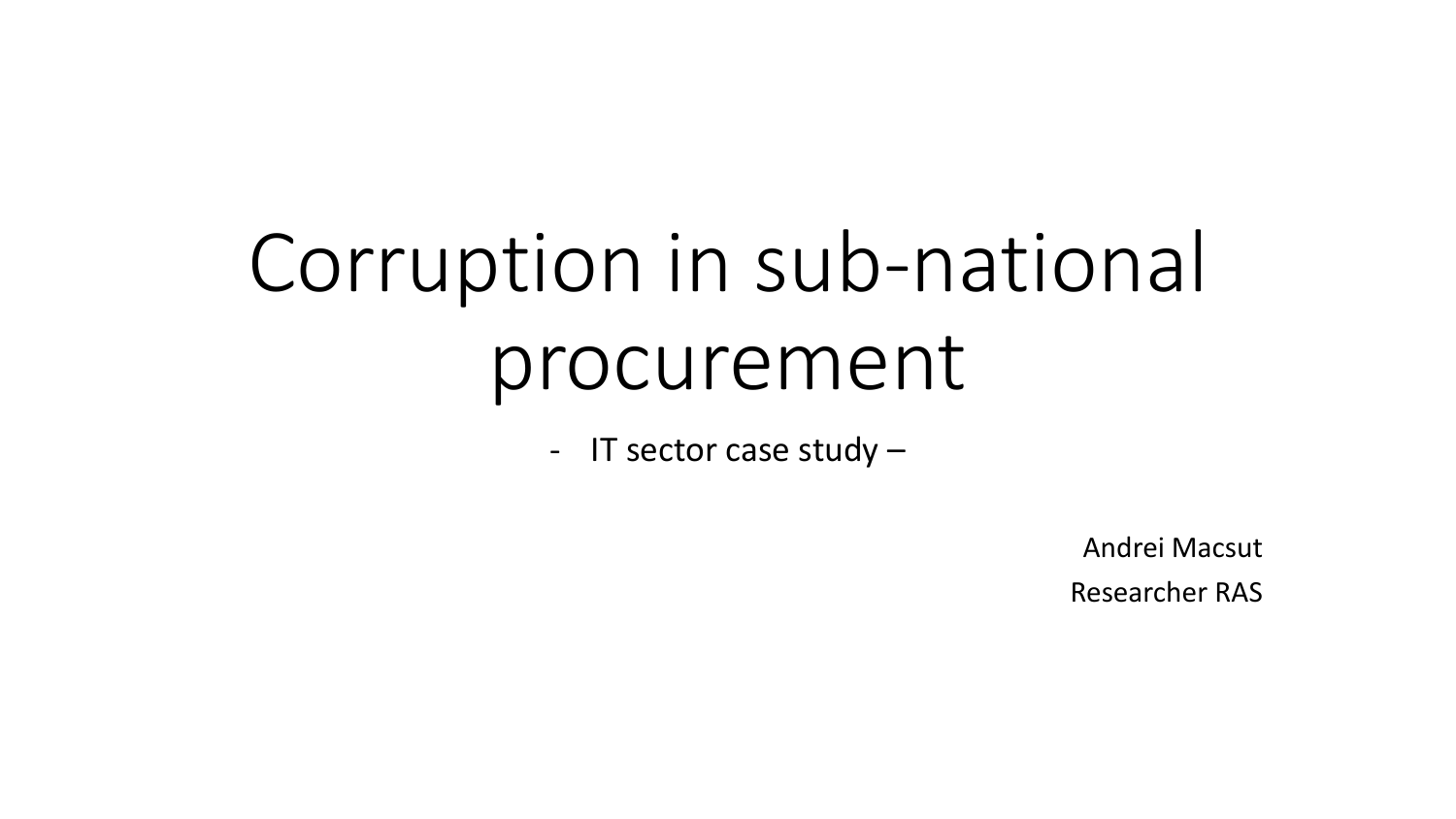### National data

- SEAP data 2007-2020
	- 10.718 IT contracts
- Strong national bias
	- 89.8% domestic firms in IT (86% in construction)
- High market concentration
	- National avg. HHI score is 5300
	- Fewer than 10% of IT companies win bids
	- 57% single bidding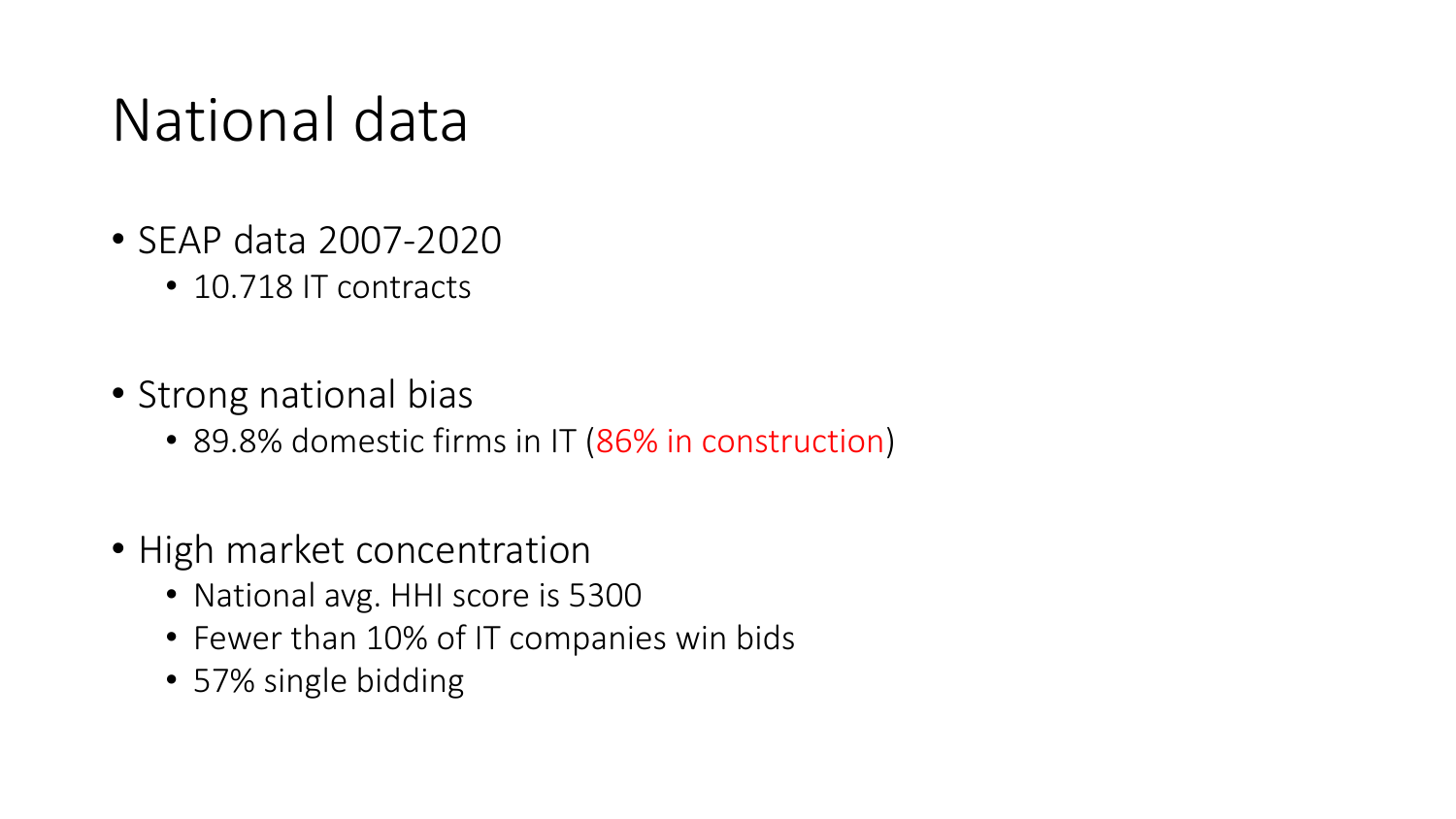#### County-level data

#### IT SPENDING AT COUNTY LEVEL BASED ON PARTY PERFORMANCE AND GOVERNMENT INCUMBENCY

|                                | <b>IS IN GOVERNMENT</b> | <b>IS NOT IN GOVERNMENT</b> |
|--------------------------------|-------------------------|-----------------------------|
| <b>IS PARTY STRONGHOLD</b>     | <b>37%</b>              | <b>18%</b>                  |
| <b>IS NOT PARTY STRONGHOLD</b> | 25.16%                  | 19.84%                      |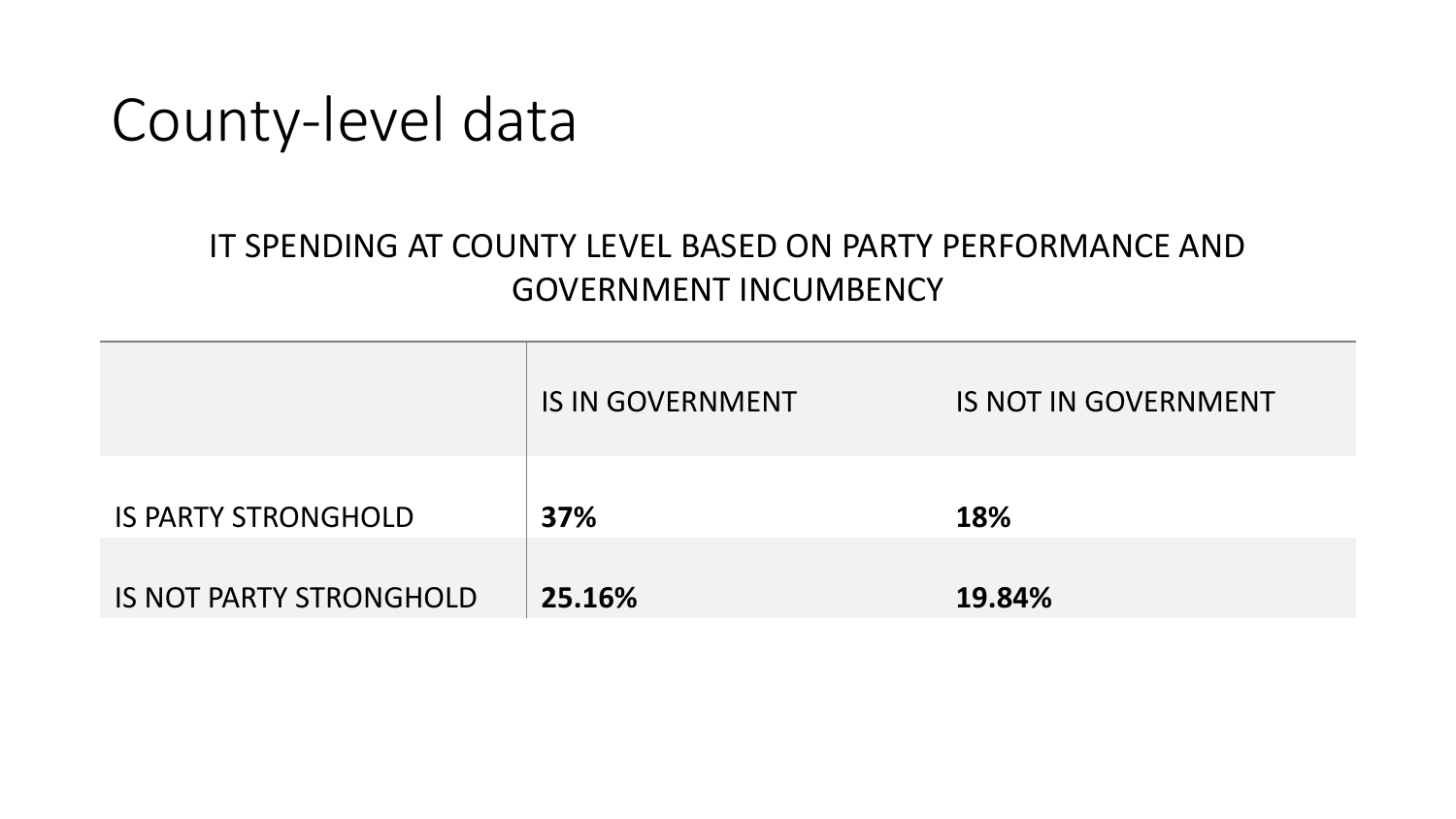#### County-level data

• 786 contracts (2008-2020)

| <b>INTERVAL</b>                              | 2008-2012 | 2012-2016 | 2016-2020 | Overall |
|----------------------------------------------|-----------|-----------|-----------|---------|
| Single bidding share of total IT expenditure | 51.5%     | 30%       | 62.9%     | 48.13%  |
| Single bidding absolute amounts (mil. Euro)  | 13.7      | 18.3      | 11.7      | 43.7    |
| <b>Number of winning companies</b>           | 128       | 86        | 103       | 243     |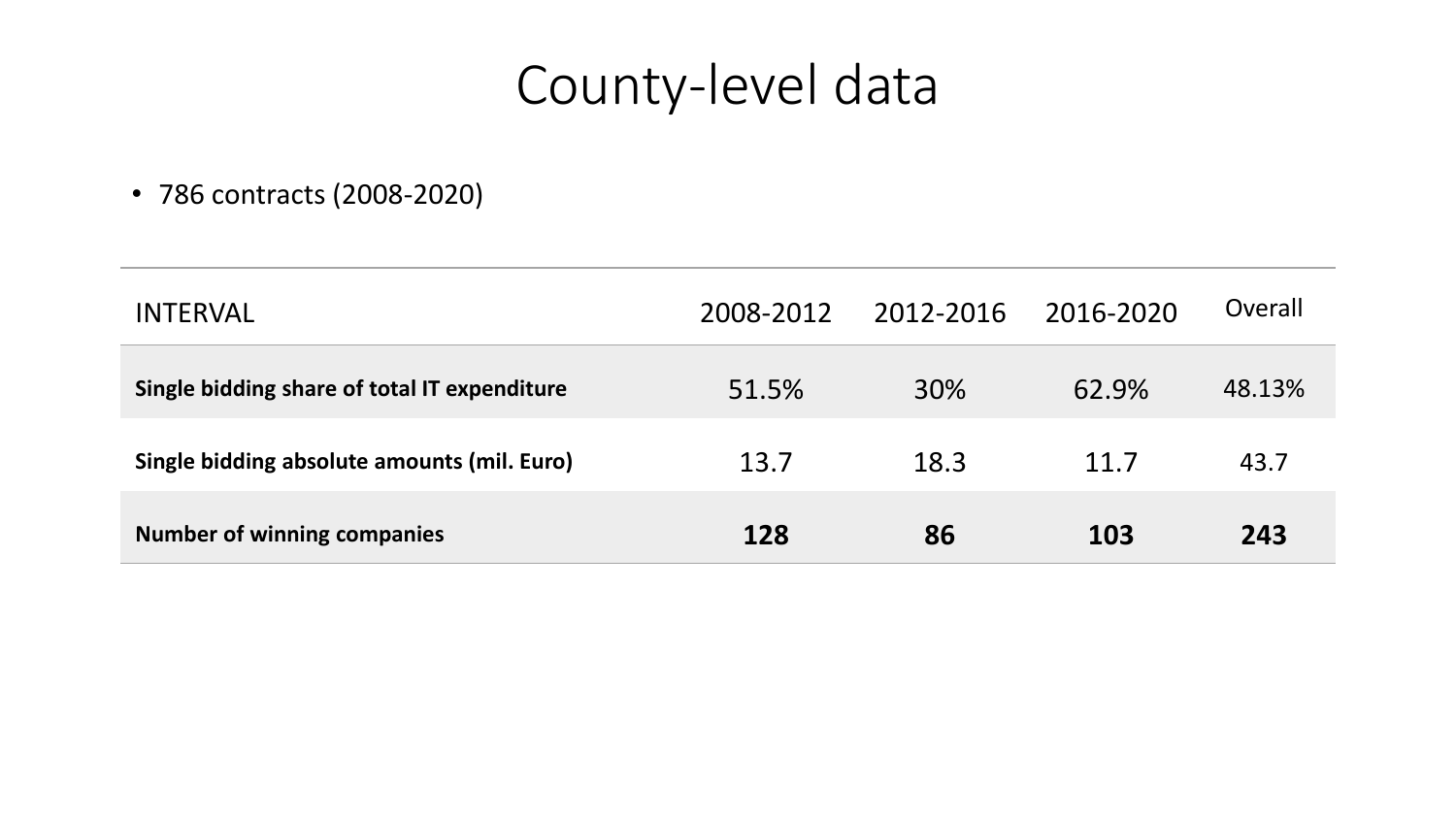## Who are the winners?

Most contracts and earnings by company



 $\blacksquare$  NrContracts  $\blacksquare$  Total (millions of RON)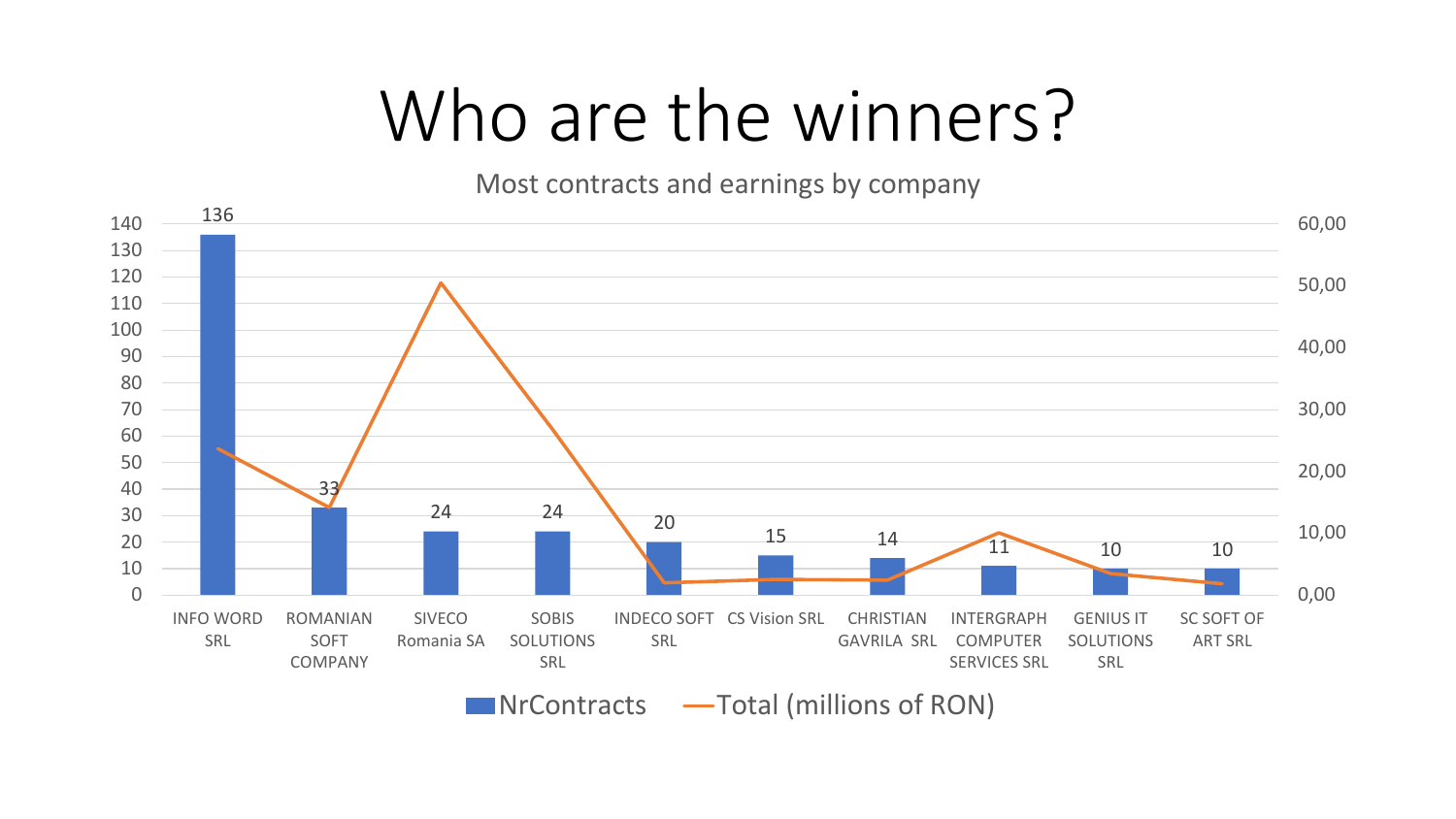| <b>COMPANY</b>                                      | NO. OF<br><b>CONTRACTS</b> | <b>TOTAL VALUE OF</b><br><b>CONTRACTS (RON)</b> | <b>SINGLE</b><br><b>PARTY</b> | <b>SINGLE</b><br><b>COUNTY</b> | <b>NATIONAL</b><br><b>CONTRACTS</b> |
|-----------------------------------------------------|----------------------------|-------------------------------------------------|-------------------------------|--------------------------------|-------------------------------------|
| <b>SC SOFT OF ART SRL</b>                           | 10                         | 1833216.61                                      | <b>YES</b>                    | <b>YES</b>                     | <b>NO</b>                           |
| <b>IME ROMANIA SRL</b>                              | 8                          | 1982670.01                                      | <b>YES</b>                    | <b>NO</b>                      | <b>YES</b>                          |
| <b>SC IT LAURENTIU SRL</b>                          | 8                          | 49856.68                                        | <b>YES</b>                    | <b>YES</b>                     | <b>NO</b>                           |
| <b>SC INFO D&amp;P SRL</b>                          | $6\phantom{1}$             | 167407.92                                       | <b>YES</b>                    | <b>YES</b>                     | <b>NO</b>                           |
| <b>CENTRUL TERITORIAL DE CALCUL ELECTRONIC SA</b>   | 5                          | 1502540.00                                      | <b>NO</b>                     | <b>NO</b>                      | <b>YES</b>                          |
| <b>Sc Cosara Srl</b>                                | 5 <sup>1</sup>             | 348682.91                                       | <b>YES</b>                    | <b>YES</b>                     | <b>NO</b>                           |
| <b>EXTRANET SRL</b>                                 | 4                          | 672000.00                                       | <b>YES</b>                    | <b>YES</b>                     | <b>YES</b>                          |
| <b>SAN SOFTWARE SRL</b>                             | $\overline{4}$             | 434592.56                                       | <b>YES</b>                    | <b>YES</b>                     | <b>NO</b>                           |
| <b>DIVERGENT SOLUTIONS SYSTEMS</b>                  | 3                          | 3598750.00                                      | <b>YES</b>                    | <b>NO</b>                      | <b>YES</b>                          |
| <b>EXPERTISSA HQ SRL</b>                            | 3                          | 819264.14                                       | <b>NO</b>                     | <b>NO</b>                      | <b>YES</b>                          |
| CENTRUL PENTRU MANAGEMENTUL SERVICIILOR DE SANATATE | 3                          | 172000.00                                       | <b>NO</b>                     | <b>NO</b>                      | <b>YES</b>                          |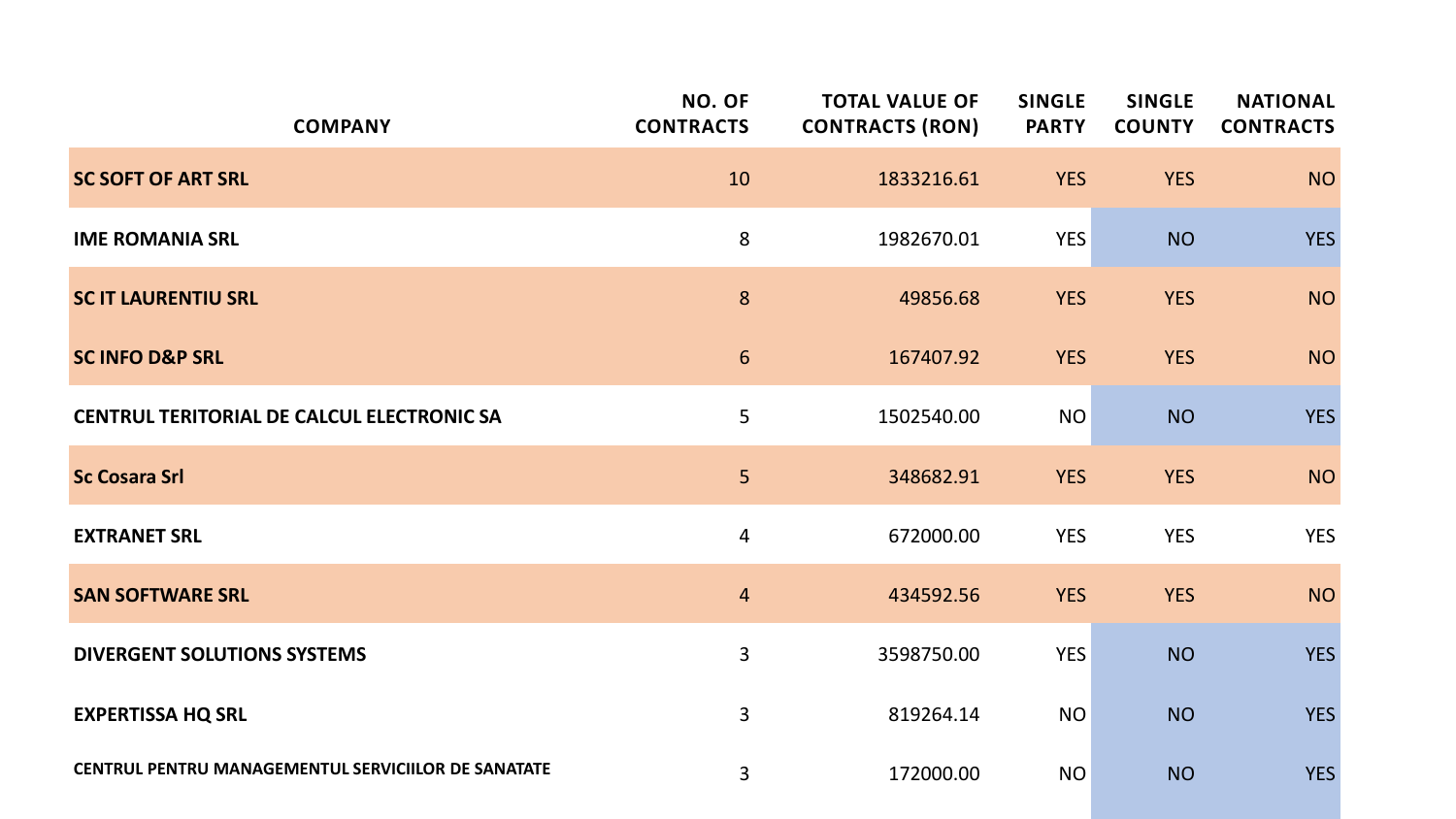#### Models of corruption

| No capture/Fair | Capture by | Capture by     |
|-----------------|------------|----------------|
| procurement     | dependence | political ties |

• Insular and layered • New kind of capture • Dilemma: How to break the cycle? *Market concentration* Low High High High *Number of winners* | High **Low** Low Low **Competition** | High Low Low Low **Single bidding Low High** High **High** *Relevance of incumbency* Low/None Low High